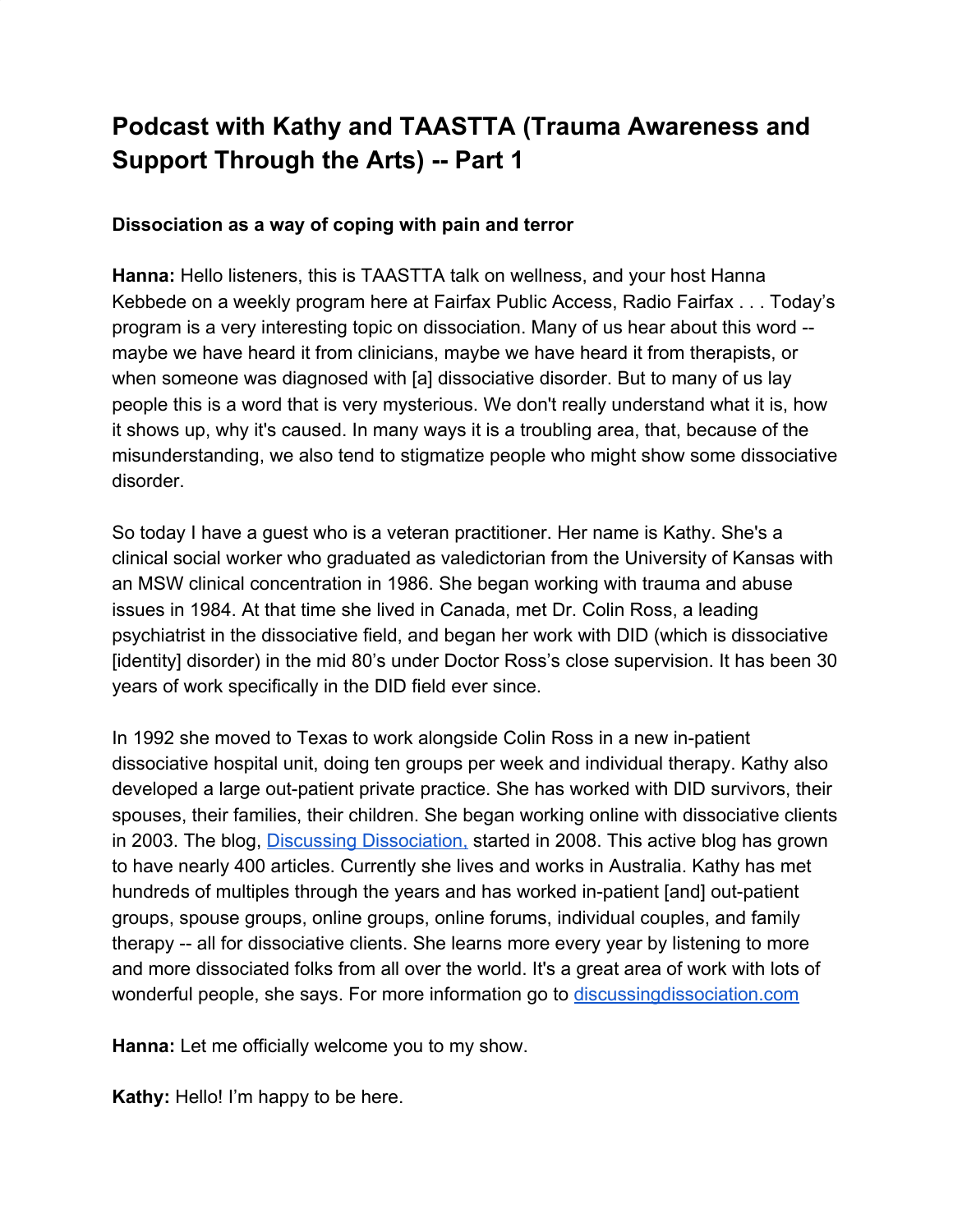**Hanna:** Hello, thank you so much. I'm glad that you're making the time [to speak with us today]. You came into the field of trauma and specializing dissociative disorders because of your relationship with Doctor Colin Ross, [correct]?

**Kathy:** Almost -- almost! When I went to school they called it multiple personality disorder at that time, and they said there [were] 200 multiple personality disorder people in the whole world. I was intrigued by that even then. I hadn't met anybody that I knew [who had the disorder], but it just sort of stuck out in my head, like I was kind of pulled to it in those very early days.

When I was in Canada, after I graduated, I was working at a youth facility for troubled youth that had been in trouble with the law. Most of them came from the streets and really, really difficult backgrounds. There was a young girl that came in -- I had just come off of maternity leave so my caseload was clear -- there was a young girl that had just come in that had just been diagnosed by Colin Ross elsewhere. As I was coming into the place she was coming into the place at the same time -- well, I was coming back, I'd already been there a few years but I was coming back from my leave -- and so they asked me if I would work with her specifically. I was given two years to just concentrate specifically on learning about the idea of working with her.

Colin Ross and I talked every week. He came out to the facility, we went out to his facility, and so he supervised me through that early time with that girl. So that's how I got started in it and then I just never left the field because it was . . . just where I was meant to be. It was fascinating and interesting, and that was just my place. I'd worked with trauma and abuse and stuff with these teenagers for several years before that - before I met the girl that was dissociative.

**Hanna:** Why did you pick social work?

**Kathy:** Why did I pick social work . . . Well, when I was leaving high school I was trying to decide whether I was going to be a vet and work with animals or whether [I] was going to be a psychologist and work with people. I just probably didn't have enough confidence to think I could get through vet school! But also I felt really pulled to being the "Dear Abby" type of person and I had a lot of friends, a lot of people talked to me, and I thought, okay, we'll just go the psychologist route.

I got my BA in psychology first, but I was very young, see I graduated high school at 17 and then I had my bachelor's by twenty. I knew that at that point I needed to get a little more experience under my belt instead of all this book learning stuff. The social work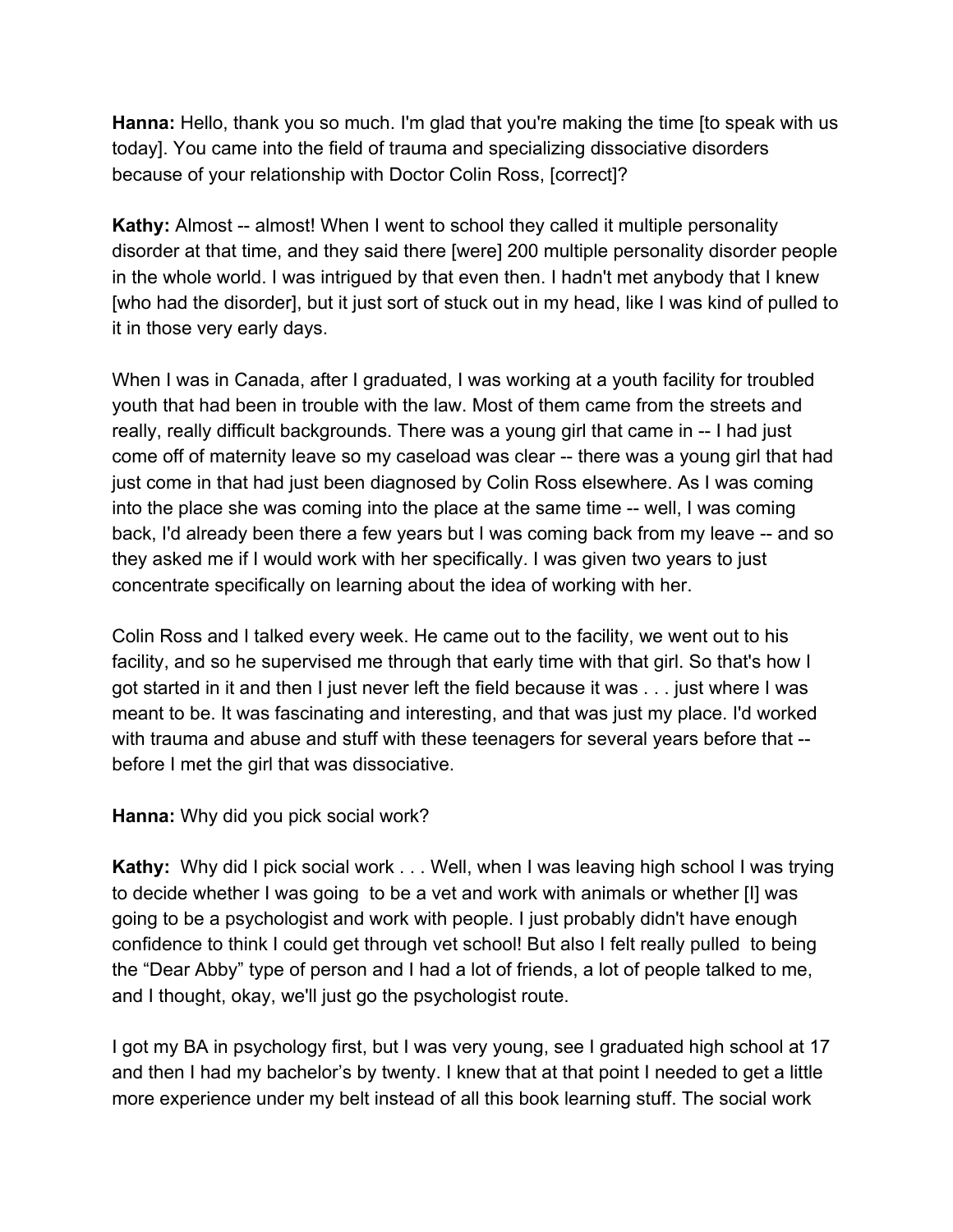program I went to you could do some actual clinical work instead of more theses, more papers, and more reports. I could study a book and ace a test, that wasn't hard, but I wanted more direct practice. So I went from psychology to social work at that point just to get more hands-on stuff sooner, always with the intention of going back to get my doctorate, but [I] just got busy with work and family, and life and kids, and never did [go back], but that's how I switched into social work.

**Hanna:** Why does [DID] start to begin with? How does it start, and how does it show up? Take us through that road map.

**Kathy:** Well, it starts from trauma. There's a whole continuum of what dissociation is and people with less trauma can still dissociate and people with more extreme trauma dissociate more because the need to dissociate is greater. So they can dissociate more than just your everyday other person. In some ways dissociating is not much different than forgetting. If you're walking around the room and you set your keys down and you forgot where you set your keys and you know you just had them in your hand . . . it's the same kind of idea as that because you just had them and you know "where did I put my keys?" It's . . .

**Hanna:** It's a lack of awareness, the way I see [it].

**Kathy:** Yeah -- there's a few ways to describe it. Some people talk about dissociating as if they sort of float away, and they just sort of pull away from themselves -- like their mind goes one way, and their body [goes another way] -- they just sort of separate, [but] they don't necessarily leave their body. They just sort of pull away . . . but people that are dissociative can sometimes feel like they take a step back from their body, so that the body is its own entity out [there].

They can pull away from it and not even feel the body. I don't know how they do this, it's amazing stuff to me, but they can pull inside and separate. That's something they learn to do from a pain, because they had to. Some of it is because they need to be able to [not feel the body], especially if we talk about young children, [which is] when this starts. They have really extreme, conflicting, painful things and they need to be able to separate from it.

Like, for example, if daddy's the nice guy, but daddy's also the monster, they can't make sense of that little conflict. They love daddy and daddy takes care of them but yet -- it can be mommy or daddy, [it] can be anybody that's the monster, but especially if it's a caregiver that also hurts them -- it creates this massive conflict. So especially as a child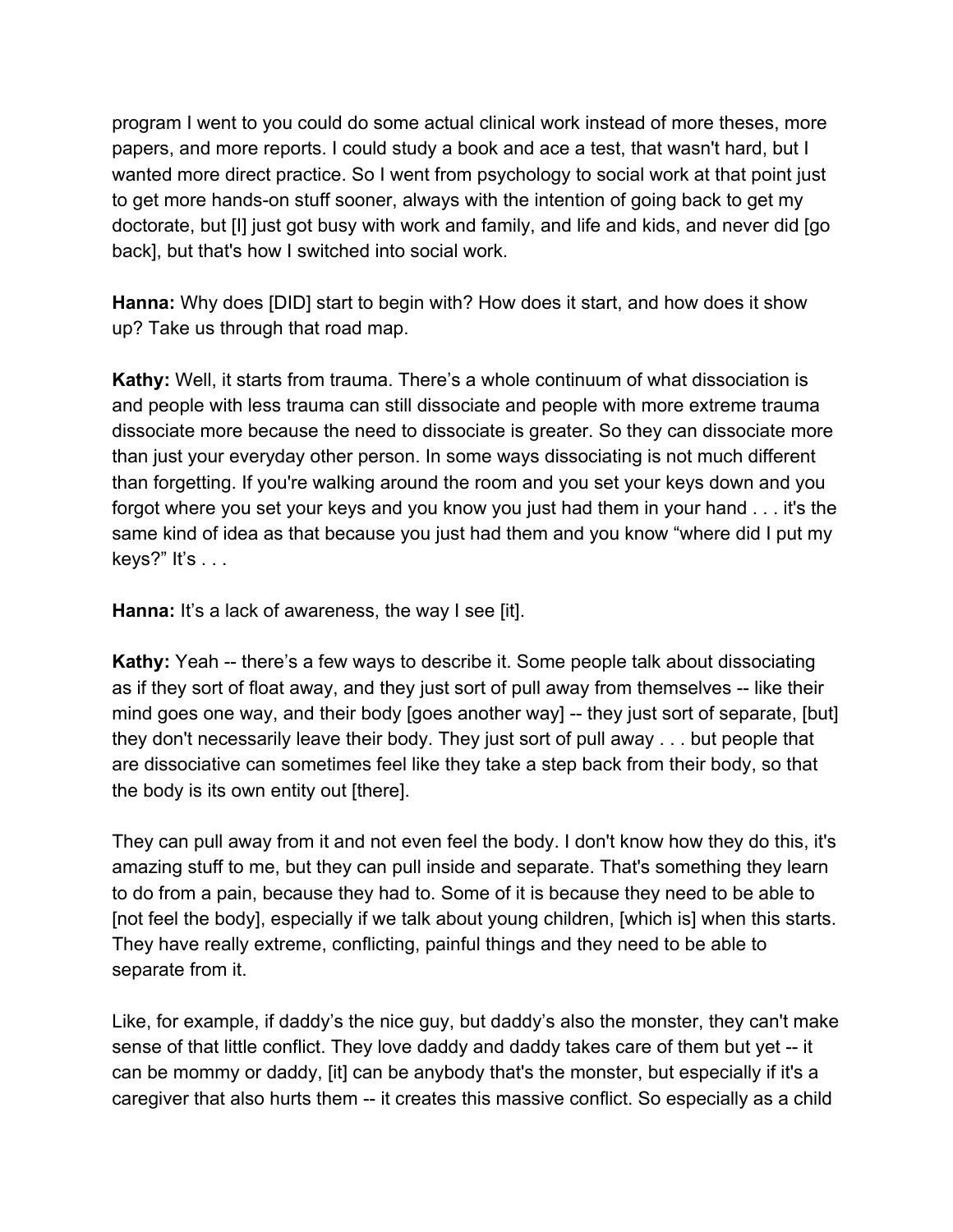gets older, for example, they are getting hurt over here at this time of day or night, and then [they've] got [to] turn around and function the next day at school. They have to pretend they're not upset, they have to pretend they're just that happy little carefree girl. They have to keep this secret because maybe they were told "If you tell anybody [about this], all these horrible things will happen [to you]," or "Someone will get you," or "We'll kill mommy if you tell anybody." Really horrific threats that they feel, so they better hide all this terrible information and they pretend to be a happy person.

I don't know if you've ever tried that, but it's really hard to be happy if you're sad! It ends up creating the split between them where they could become one little girl or one little boy that goes to school during the day and doesn't remember all the stuff that happened, all the bad stuff that happened the night before, or over the weekend, so they end up having to pull themselves apart and separate themselves and say "That didn't happen to me. That happened to somebody else."

If they don't have anyone to comfort them, they don't have anyone helping them [to make] sense of the trauma, they don't have anyone saying "Oh that bad guy, he shouldn't have done that to you." If they don't have that comfort of helping a child understand that the trauma was trauma and that it wasn't an OK thing that happened to them, then little children just have to pull it apart because they're too little, they don't know how to handle it, they don't know how to do it.

### **Hanna:** Right.

Once they learn the skill they just do it again and again and again. You need somebody new to handle this situation, now you need to pull apart and have somebody new for this situation. They just start being able to leave their body and leave their mind. Some people can float up to the ceiling and float up to the corner -- that's actually a pretty common thing where they can feel like they can float up and watch themselves from above and watch that person down there getting hurt, "Not me up here, I'm not getting hurt because I'm way up here," and so they can actually separate their mind and body. Which is a pretty amazing way to have to handle a trauma if you ask me.

**Hanna:** It's a continuum, a spectrum -- people can dissociate to the point where they just kind of shut down or are in denial of certain things. Then on the other extreme it could be like you said, they find themselves floating up on the ceiling watching themselves down there like that. The extreme, but --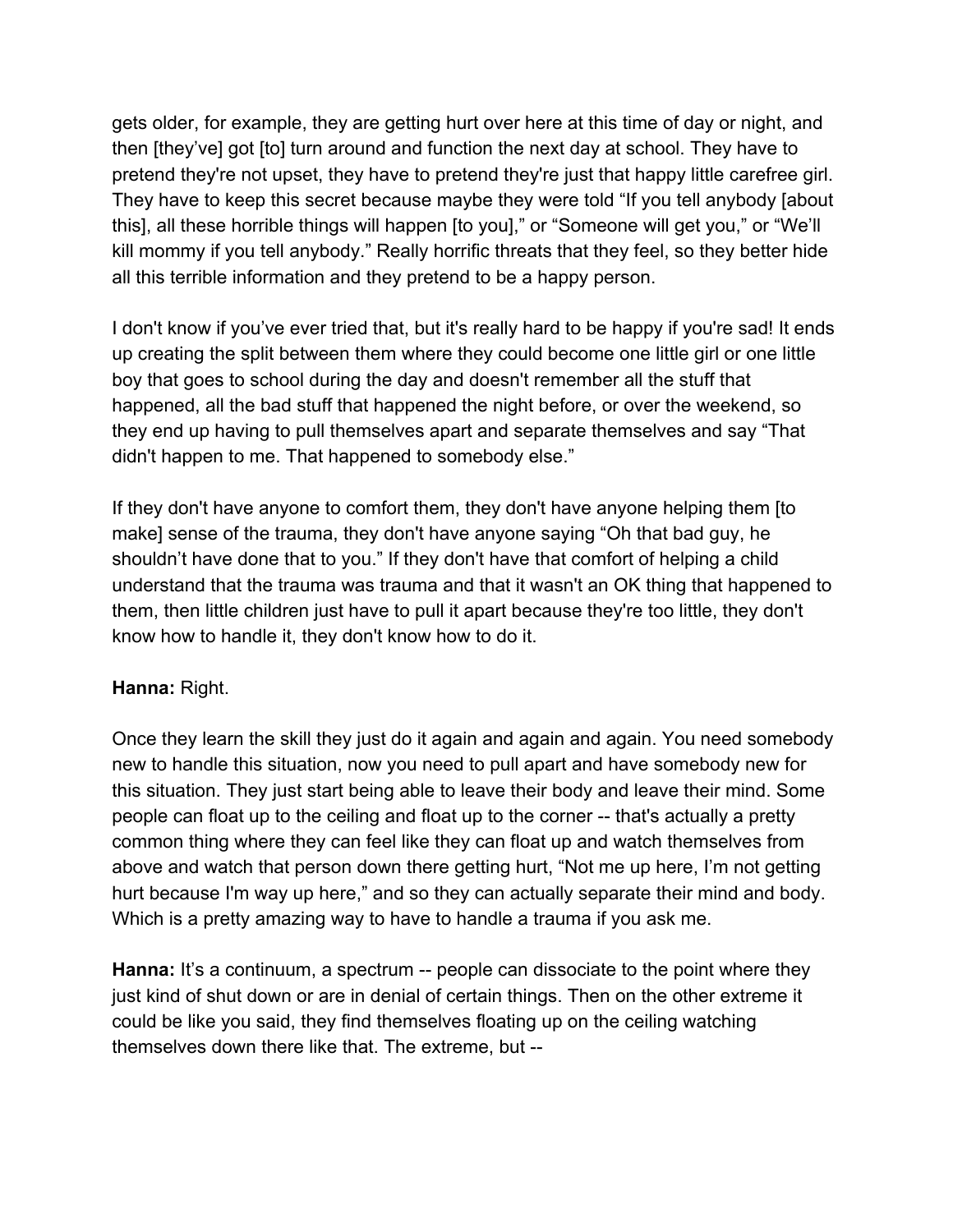**Kathy:** The extreme is they actually start believing they're somebody else. Whoever that was that got hurt, that's not even them. For the DID people . . . they develop certain identities. They might separate themselves off once at age five, something happened at age five, [and] that little part of them may grow, or may not grow. That little part might always stay five [years old]. It's like it actually gets frozen in that chunk of time . . . and that's the time that they got hurt, or what have you. Then another little person might get frozen, or separate off at age six, [which] would [then] stay six, so they end up feeling like they're very different people.

So let's say if you end up with a group of 10 or 20 or more -- because once you learn how to split into people you do it as many times as you need to, anytime something is traumatic it becomes the coping skill of choice. The insiders can grow with the body, with the body age, they can get older, but they don't always. A lot of times they will stay a certain time, and to them it's always 1975 . . . it's not the current day; it's whatever day, whatever year it was when they split themselves off at that age.

So that's the more extreme [case], where they really separate themselves from each other and from the body itself. The little ones inside don't feel like they belong to the body. The body is this big, giant adult body and it doesn't make sense to them because they still view themselves as a five year old.

**Hanna:** What you just illustrated, what you just talked about sounds like the more extreme cases. In other words, on average a person could go through a traumatic experience, say like a child who suddenly discovered that his parents got divorced and so the whole family kind of fell apart. Either the mother or the father left -- all the life that that child knew as being normal and all the security the child knew as having a family, siblings, mom and dad, and all of that kind of disappeared.

So now, at that age, you could say that that child created a certain other part that could say "no my family is still together, or mom and dad are still the same, or they love me - or maybe there's another part that then says, "Oh, they split up because of me so I am a bad child," [and] this is how different parts are created.

I understand that we have learned now from the work of doctor Richard Schwarz that each person is supposed to have many different parts, and that these different parts have their own fixed position on issues, that they have their own values, and so on. In everyday life, how does not the extreme case of dissociation -- we'll, come to that where you know they even give names to the different parts in themselves and they might even assume different sexual identity or different age groups and so on --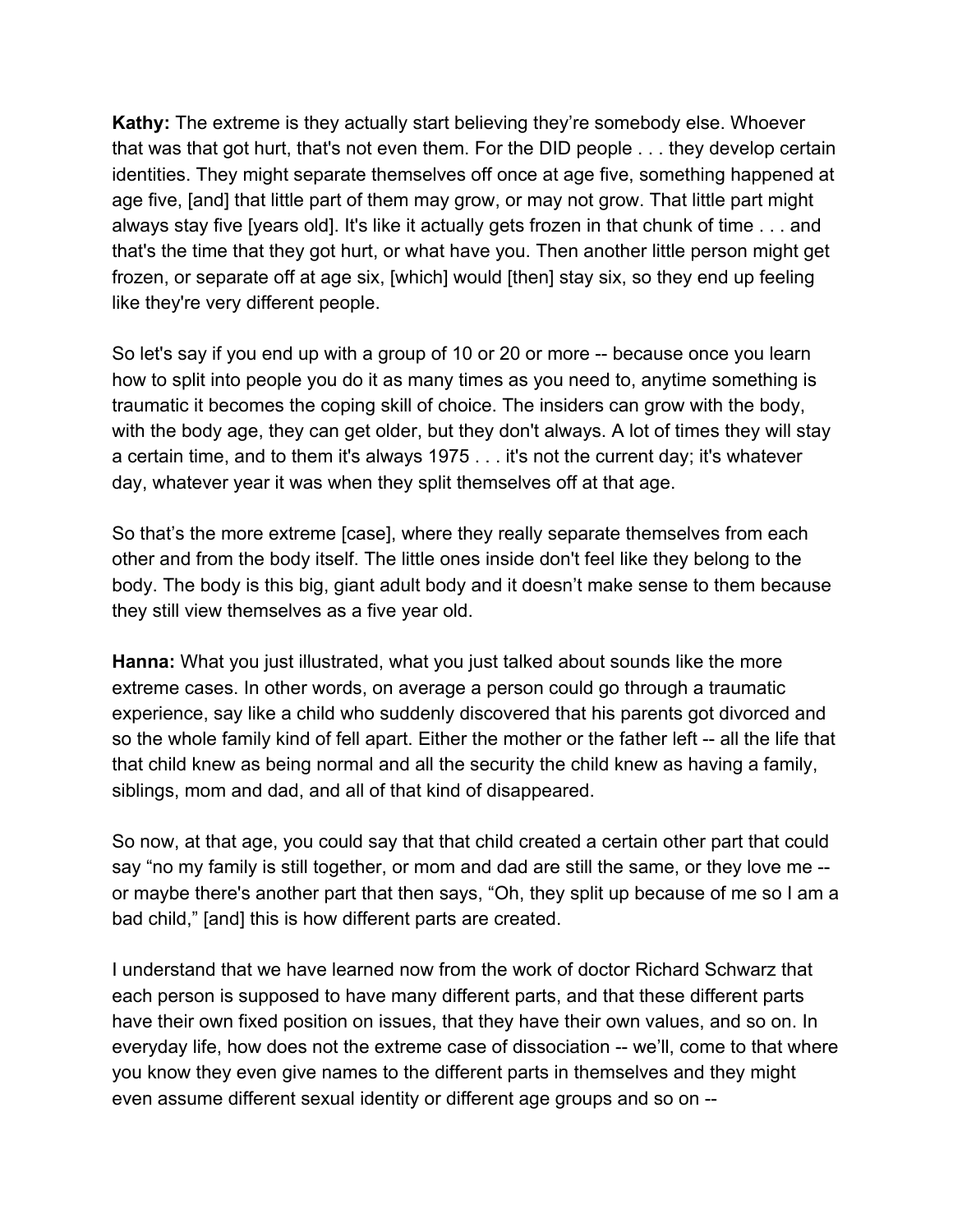**Kathy:** Absolutely. Absolutely all [of] that happens.

**Hanna:** Right, but on the closer end of the spectrum, before we go far out, what I'm trying to do is get an understanding [of how] in everyday life, how say for instance in family situations or among friends, people could be able to identify when somebody dissociates, and be able to kind of help them come back to being grounded and to be present? Because I think in very simplistic ways, without being clinical about it, dissociation is a way of not being aware of what the core self is doing or wanting to do. It's a form of being able to, as you said, cope with stress or discomfort. It is a way of being able to cope with stress or discomfort, not in real time -- not the person that I am today, but the child that I was maybe 30 years ago. So it is really the child that's responding with that coping choice, not the adult, not the grown up, 17 year old, 18 year old, or 40 year old.

**Kathy:** Part of what I was talking about -- t starts in childhood, but adults can certainly still do it. But in terms of learning that true ability to dissociate, it starts in childhood. It's not a whole lot different than a lot of little kids will have an imaginary friend, and that's a normal stage where the three, or four, or five-year olds just play with their imaginary friend and that imaginary friend is very real to them. It's sort of that kind of concept as a lot of times one of [them] already started to dissociate something and imagine something and create something outside of themselves, separate from themselves. It's sort of like that, but once you learn, once you develop the skill in childhood, then you can then split into these different parts later on no matter what. But all of us can dissociate on a normal level. All of us can drive down the highway and forget we're driving and then go "Oh my goodness did I even stop at that red light a few minutes ago?" Haven't we all done that, just sort of checked out?

### **Hanna:** Yes, right.

That's not necessarily stressful, but maybe you're feeling stressed at the time and you just sort of get lost in your mind and you sort of separate yourself from what you're actually doing. So that's an easy example of what we all do.

Then it can get more and more extreme where they don't want to know about that divorce, about their family. They don't want to hear that that happened. They don't want it, they don't want it, don't even talk to me [about it]. It's this kind of thing where they make that block. They're creating a block or a wall, like they don't want to know that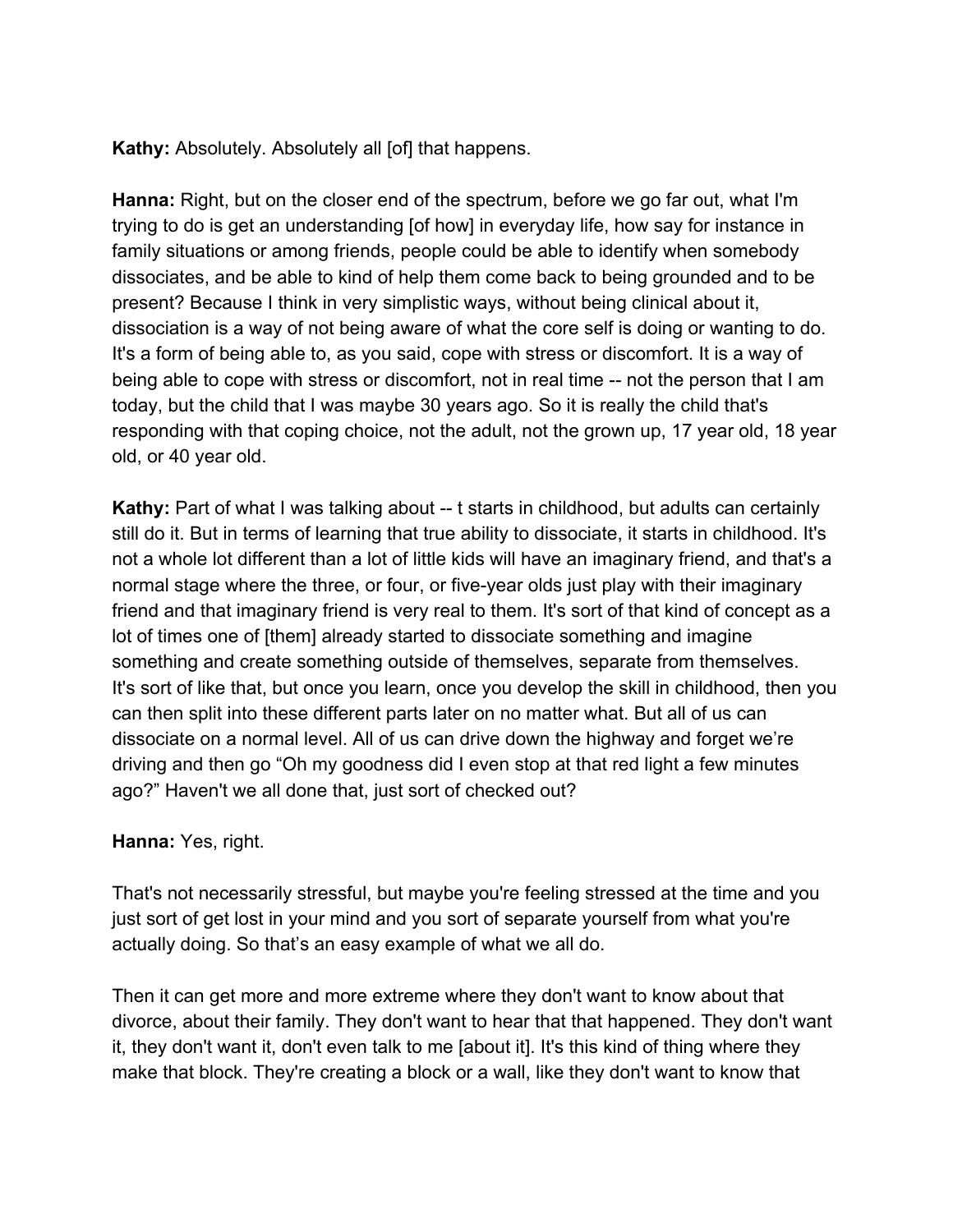information, and they don't want to have it, they find a way to make that block to stop it from coming near them, because it is too painful or too upsetting.

**Hanna:** Yeah, I mean one of the more easily understood ways that we dissociate is when there is either deep shame or a deep sense of feeling bad about oneself. It's created at a very early age from a lot of abuse -- whether it is emotional, physical, [or] sexual abuse. Then the tendency to create a part of ourselves that becomes exiled. It's a part of us that we don't want to know, go away. that's not me, so that one way that we [personally] distance ourselves from that. We don't want to be that person. But are there other ways other than shame, are there other ways that we dissociate? I guess extreme pain like you know, in cases where people are tortured, I would imagine.

**Kathy:** Oh yeah. Pain, pain for sure is one of the big ones. Besides the way the body reacts with all the chemicals, and I can't even begin to explain all that. People can separate from their bodies, for sure, and that's a type of dissociation where they can have all kinds of pain and they don't feel it -- even in a traumatic moment people could not remember how it felt to get hurt. That kind of thing -- they can separate from that, which is certainly a type of dissociation along those lines.

**Hanna:** So, this is, in a way, a natural response mechanism that God has given us.

**Kathy:** Absolutely. It's just that people only need to use it to an extreme when they've been put into something that's extreme. If you've grown up in a nice, safe, beautiful environment and everybody's been comforting and protective of you and you've had all your needs met, then you're not going to be very dissociative. You don't need to separate from anything. When you've grown up in abuse and trauma, neglect and fear, and trauma, terror, and pain, that's when you need to separate. So, it is definitely Godgiven. That's how I view it for sure. And it's only developed to that extreme because they've been put through the most extreme things. I can't dissociate like my clients can, because I was very fortunate [to] have a solid childhood. So, I don't have those skills. But boy, I can sure see why my folks needed them, because they didn't have anyone there to help them.

[Musical intermission]

**Hanna:** Given what we are talking about, that it is a form of being able to respond to a dangerous situation or a situation where we feel really cornered or we are in pain . . . then it's a natural given tendency . . . then why do diagnoses like psychotic disorder or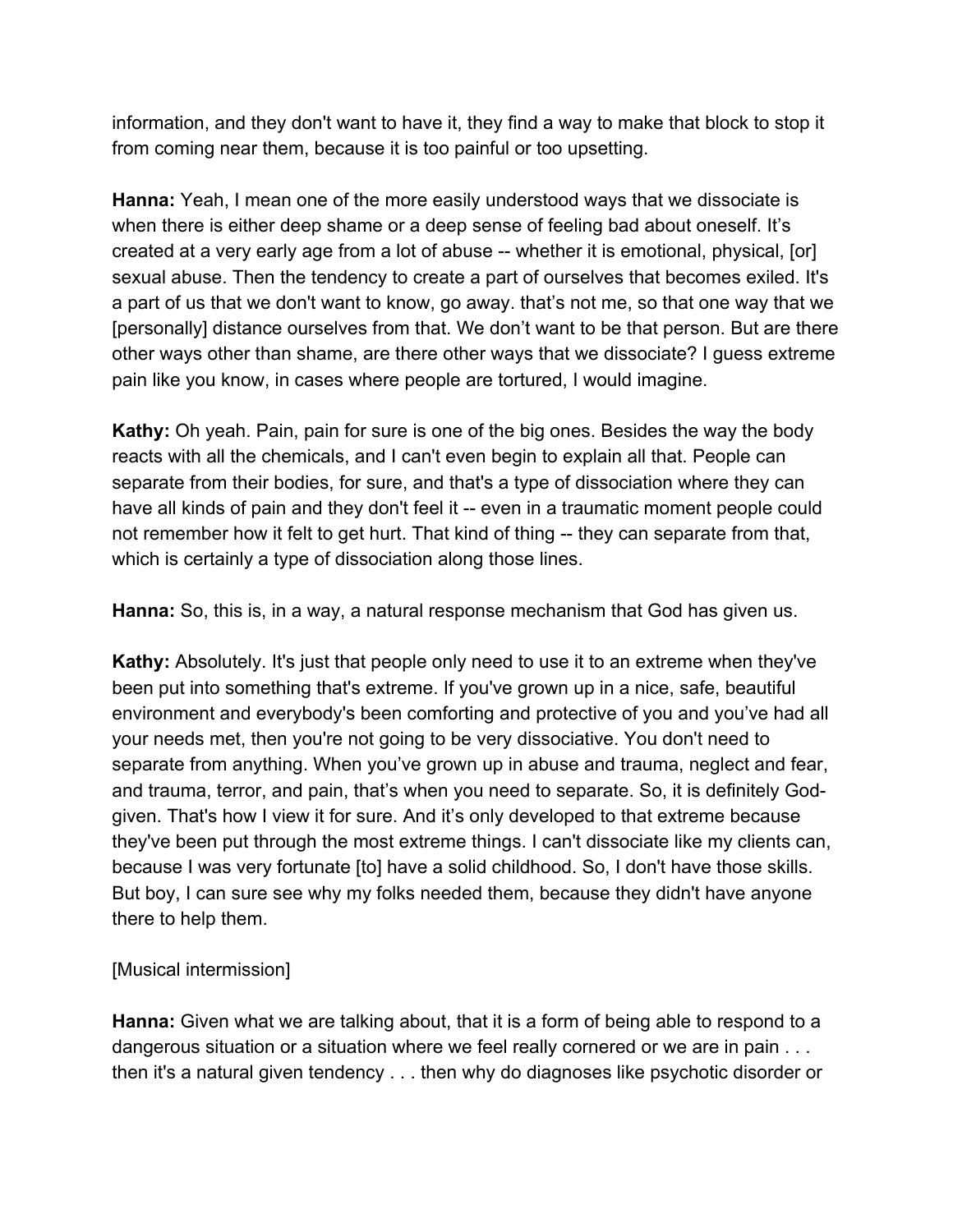bipolar disorder, why do these things exist? What are they saying about the people who are suffering from this?

**Kathy:** Well for the dissociative, a lot of times folks really hate the word disorder anyway, because it's just such a stigmatizing word, to use the word disorder. Some people will call it their 'dissociative identity gift" because they've learned to understand that their ability to dissociate was actually a gift, that they actually could leave the situation.

I think they call it a disorder because while it's at the moment of the trauma, when you need to separate from your body and not feel that the excruciating assault that you're having, or while in the midst of the pain itself, you need to separate. You need to leave. It becomes a disorder later in life because all that stuff comes back in. Just because you could leave it at the moment doesn't actually mean that it got resolved, or got settled, or things are a peace, right? The flashbacks are still there, the body pains are still there, the body memories are still there. And then if you start splitting off a bunch of people in your head it starts making a lot of chaos and a lot of noise inside and it ends up potentially creating real problems in your life. Because you just sort of sacked everything away, because you could only deal with so much at a time as it was happening, but it all just catches back up.

The dissociative walls start crumbling after a while and then things start peeking back through and memory starts flooding through. Then, especially if someone is dissociative in the sense that they go back to the time where it happened, then it all feels very really again. They might be 35-years old remembering something when they were five and it just feels just as real at that moment as when it happened. So it becomes a problem because it starts messing with the now, the present-day time. So your life now gets all messy and "disordered." But people with DID can certainly heal, they can be functional. I've had clients that are highly functional, Harvard graduates, like really qualified people, yes.

**Hanna:** Absolutely. As we were talking I was thinking of Robin Williams, for instance, [a] brilliant comedian and actor. I think when he did all these impersonations at the flick [of] a finger, changed into some other character and then in an instant he would change into a very different character from that one. I think that is a form of dissociation, it is a form of being able to go to places where you can assume different personas and assume different characters. So I know they can be brilliant, and they can accomplish a great deal. But for every-day people who are coping with family, who might be going through some troubled times, or who might have children who are in difficult situations, I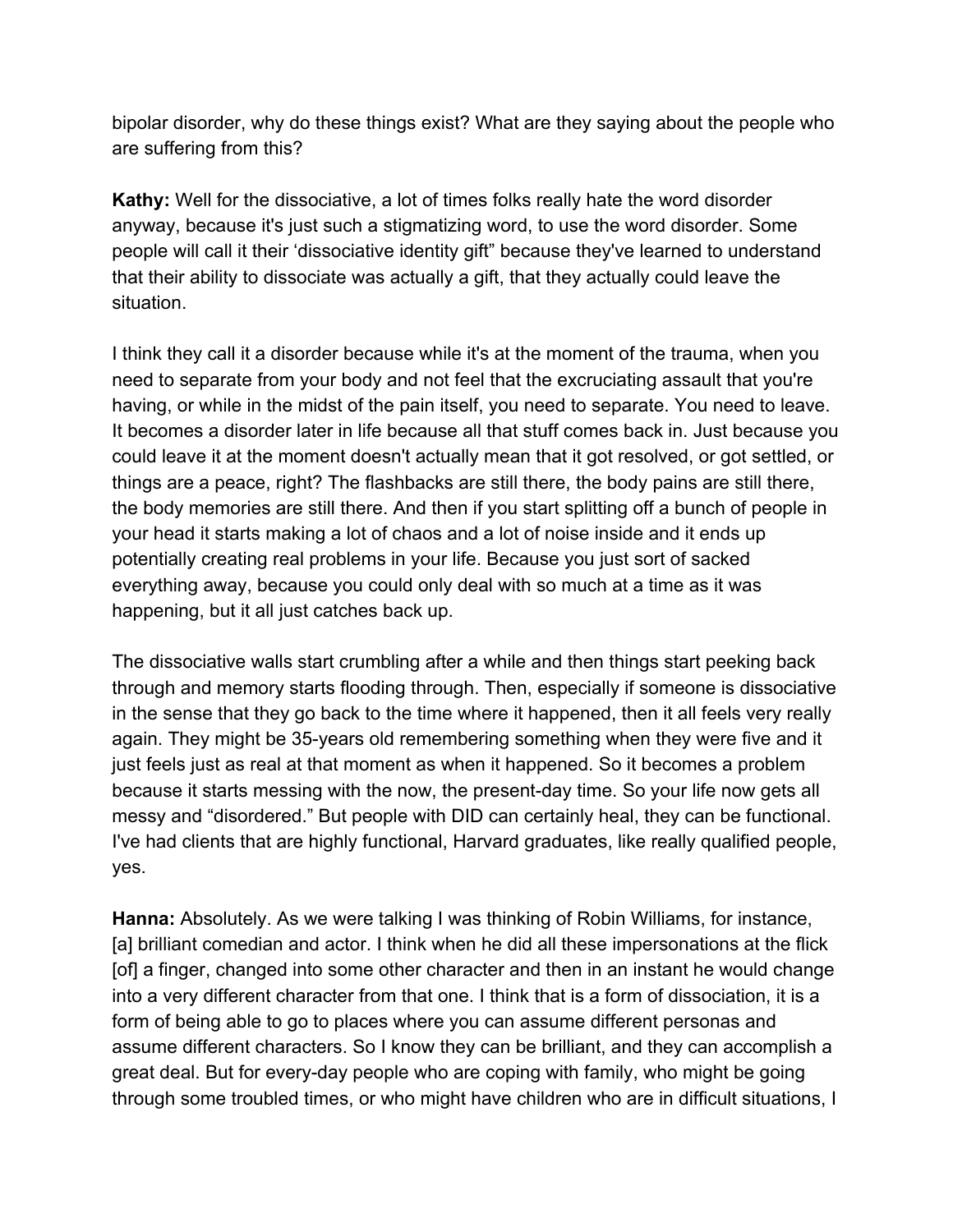think dissociation is something that becomes frightening for many people because they don't know how to reach the person.

**Kathy:** It's frightening. And really one of the main things with it is it helps at the moment but it's going to catch up later. So those little children who are separated from their parents and they pull within themselves, and kind of leave the world, because there it's too scary or it hurts too much, even if it's their heart . . . even if they're not even being physically hurt, but they're terrified, they don't know if they're going to see anybody, again . . . are there needs to be met or not yet, so they need to separate themselves. And it will help them carry through that if they can just distance their feelings and numb that, numb the pain, it's kind of like numbing to make it less aware. But later it is going to come back because it doesn't go away. At some point they have to come back and address how difficult that was. It just creeps back into their life, because it's still there, that truth of how horrible it was. It just turns around and comes back later. So the more that you can address the trauma as it's happening, it doesn't have to be pushed away. But it must be addressed appropriately. And I can't imagine that those little kids being separated from their parents and just shoved off, they're not getting their emotional needs met.

**Hanna:** There's no concern about their emotional needs really, I don't think. They probably are trying to just make sure that they are fed and they have clothing and that they sleep and that's about it. What I'm driving at is at the later stage, as you said, the problem doesn't resolve itself because the person was able to distance themselves from that pain. It's still there, it's almost as if you put it in a box and put the box in a room and closed the room, and now you have the key. So there, in the back of your mind there's always that thought -- do I go to that room? I have the key, shall I go to that room, should I open that box? Ultimately one day you must go. If you don't go, it's still going to keep haunting you.

**Kathy:** That's right; that's exactly it. It's like if you're cleaning your house and you shove everything in the backroom and you just keep shoving everything in the backroom, soon you know that backroom is going to get full. It's going to overflow again. You're not going to be able to open the door.

**Hanna:** Obviously for children who are experiencing trauma and pain right now, in whatever form it comes, there is also anger. It's not just pain, but you're angry, you're angry this is happening too. Especially when you're a child you can't really reason it out -- you know when we're grownups, okay, we can say "Well, this is life" or we can find ways of being able to make it acceptable, even when it's really, really hard to accept.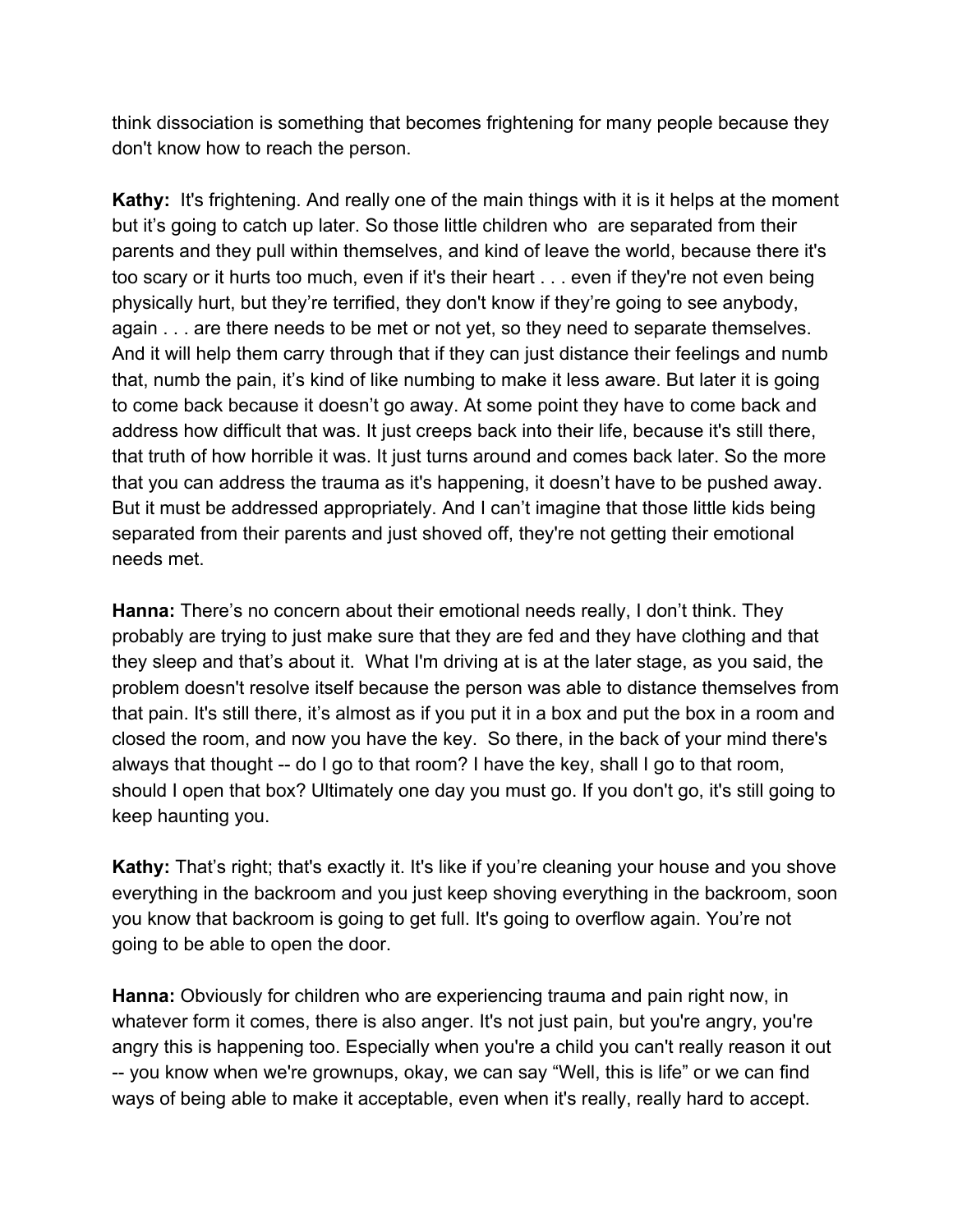But as a child things are very clear. They're either good or bad, they're either this way or that way, and if they can't find a way of making it okay then I think children get really angry, like "Why is this happening?" "I don't understand it!" And if there is no way of expressing that anger, if there is no way of being able to address that emotion at that time, that's when it becomes a problem later on because that absolutely starts to come out in the wrong places. They might [get] angry at somebody that they're supposed to work for, or they might get angry at somebody who's trying to give them support. It actually turns against them instead of for them, that anger .

**Kathy:** And it leads to addictions. Because if they can't push it away themselves, a lot of times that's when they'll turn to drugs, or they'll turn to alcohol, and will turn to something else that helps them block their pain, because if they can't dissociate it enough, and it keeps creeping back, then they'll use something. So you have a lot of people that are dissociative having pain issues that end up with chemical addiction issues. The food addictions, that's a big thing . . . they'll be 600 pounds before they know it, because every time they're hurting they'll run to whatever their drug of choice is, or a sex addiction, or gambling, to any of the addictions. A lot of that is about [the fact that] they're still trying to create that dissociative wall. They're still trying to make it where they can be away from it. They don't want that stuff to come near them, and they can sort of feel it, that that back room is opening, and it is haunting them, but they're still not quite even sure what it is, or they just don't like it. They just know it hurts or they're angry about it -- all the feelings that we're talking about. The shame, the abandonment, all that stuff, they don't want to feel that. So then they end up using the other things to keep that wall stronger.

Of course that creates other devastation in life, where if you get too involved, whether it's drugs and alcohol, or food, or any of the addictions. Self-injury is a big one where if they cut their arm and numb their body, and [experience] the brain chemicals that help you numb things that will help end up trying to numb the pain.They try to turn it into a physical pain instead of an emotional pain by trying to maintain the dissociation. I know there is this distance, they're using other strategies to keep the pain away, but they need a lot of support to turn that around where they can actually address whatever the pain was in the first place, like whatever the injuries were, or whatever their wounds were, there's got to be a lot of support for that because that's really scary to come back and look at and face.

[Musical intermission]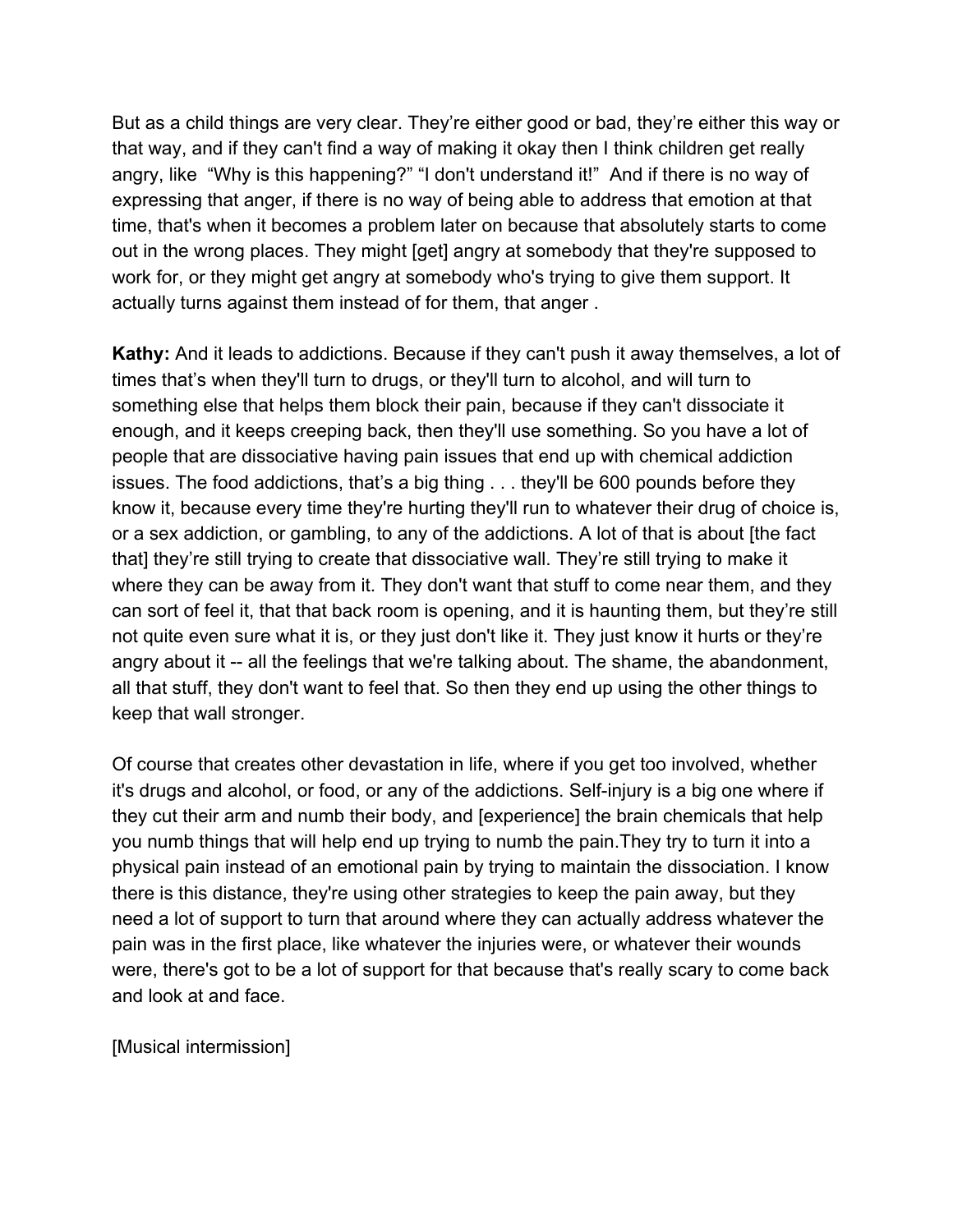**Hanna:** For those who are not open to the idea of seeking therapy, or you may not have access to therapy, there are lots and lots of people who don't have access to therapy, family members and close friends ultimately begin to fall away and they don't have access to them, what do you consider in a scenario like that? There are many people in this situation.

**Kathy:** There's several things that folks can do on their own. That's the number one reason why I started my blog in the first place, because I knew there were people all over the world that wouldn't have access to a dissociative specialist. So I thought if I put it out there on the Internet -- because the Internet is more places in the world than I could ever be -- and so that was the beginning part of the blog in the first place.

There's a lot more resources, free resources, that are available and people can do that. But then the tricky part is figuring out how to figure out what the quality material versus the not as much quality material [is]. But there is certainly that. There's a lot of things people can do for themselves, even if it's writing and doing art. All the arts are so important, whether it's painting, sculpting, dance, or yoga . . . There's so much trauma in their body so doing any of the body arts, that's so important for them to reclaim their body back, to get themselves in the body again, to reconnect themselves. Whether it's the arts, like drawing, painting, writing, the creative journaling, all that stuff. A lot of it is about expression of the pain, and expression of their feelings, and then being able to develop the ability to sit with your feelings. Lots of times they've dissociated away [from] those intense emotions. Every trauma survivor thinks that they did it -- it's their fault, they did something to cause it. They have to work on their thinking, to what is their responsibility versus what actually belongs to the offender person. If you take on the responsibility [of the] offender that's never going to help you to heal. You have to find the line with what you're to blame for. Usually they're not to blame for a whole lot of it - especially [when] you're a child, it's never your fault. So it's learning these things.

**Hanna:** Can you use an example of dissociation, in terms of triggers? I think it would be much easier for people to understand if we use an example.

**Kathy:** I know a girl who was sexually assaulted by her father. It was a regular occurrence out on the family boat. He would take the family boat out into the water where there was no one around to help and she could be noisy, no one could hear, she was isolated away. And of course he would threaten her. This would happen over and over again. But in the middle of the assault she would stare at a fire extinguisher that was in the boat. Then she would sort of concentrate her mind on the fire extinguisher. She would try to put herself in the fire extinguisher, she was trying to get away from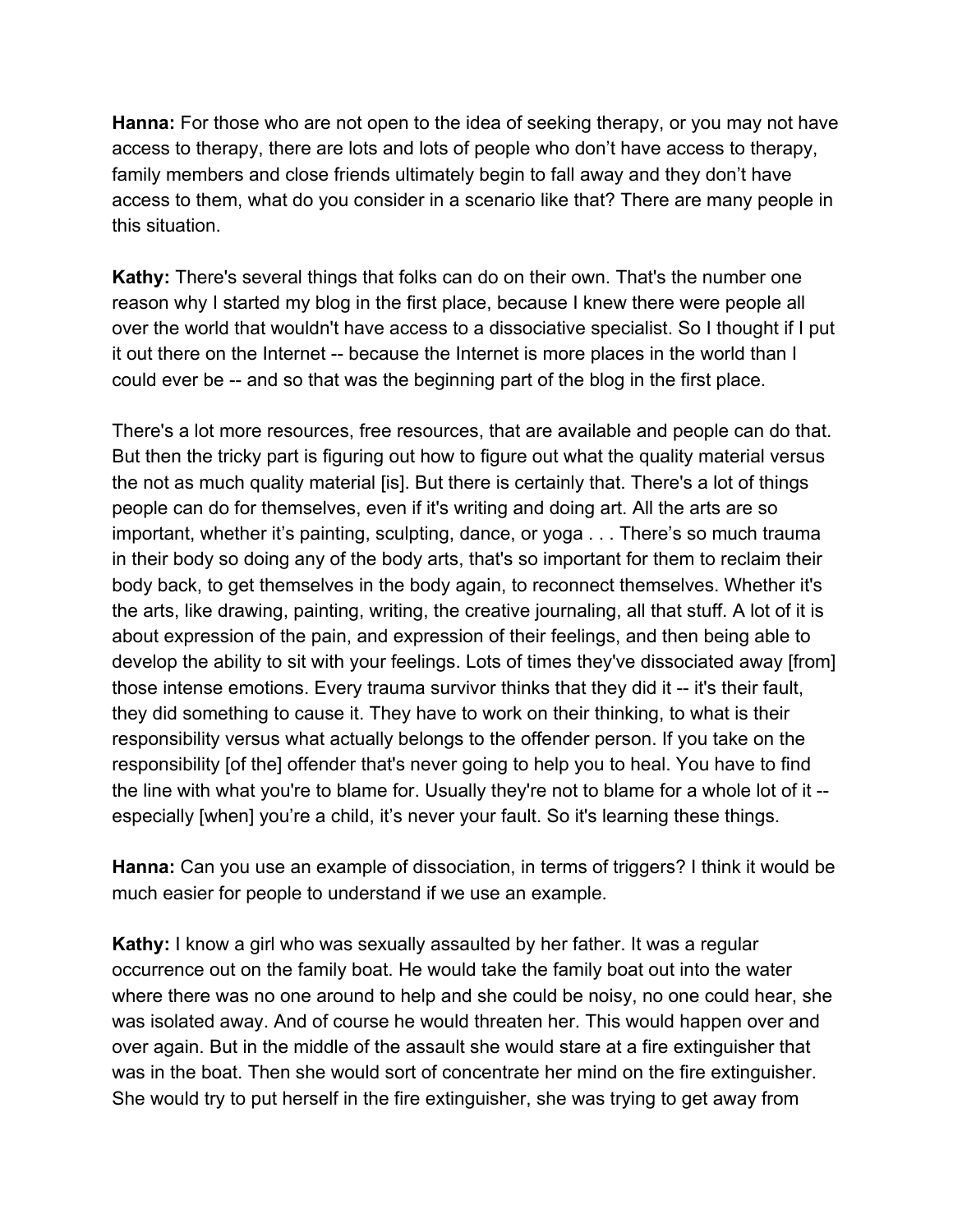what was happening on the outside. This happened year after year. When she finally put it together in her brain "This is what I did when this was happening, I would go into the fire extinguisher," all her rage at her father and at the abuse and the situation would go into the fire extinguisher. So when she saw the fire extinguisher that's when she would be mad. She couldn't hit him, but she wanted to hit the fire extinguisher instead. So that's an example of a trigger. She could just walk down any street, anywhere in town, and see a fire extinguisher and be mad, be upset. You link two things together that remind you very much of whatever happened and the trigger item becomes the container of all the emotions.

#### **Hanna:** Could it also be a word?

**Kathy**: Yeah it can be a phrase, it can easily be words because, let's say if somebody says a certain thing to them when they're hurting them, or before they're hurting them, or they know they're in trouble when they say "Now look here Missy" and they know they're in trouble because that's what the abuser said was "Look here Missy." Then anytime they hear that phrase it automatically just flings them into that sort of traumatized spot where they're in trouble and they're going to be hurt, and they're going to be attacked, or some sort of offense is going to happen. It can be colors. It can be whatever reminds them of whatever got associated with the trauma. Whatever it is -- it can be a phrase, it could be a certain set of glasses, or "Well, that guy always wore these kind of shoes." If they concentrated on the shoes enough to know that those are the shoes he wore right before he assaulted [them], then those shoes are the trigger point. Does that make sense?

**Hanna:** Yeah, yeah it does. You know how in trauma we have [these] response types like the fight, flight, freeze? So say for a person who went through a traumatic experience and their response was to freeze and now they have learned to sort of leave the body, kind of numb their mind and dissociate, distance themselves like "I don't feel anything, I'm numb." So in a person who is sort of coping with that as their default coping method, any minor discomfort, any minor pain, anything that is going to take them to that level where they feel I can't handle it, they're going to kind of freeze, right?

So in situations like that, is it more difficult to discern what a trigger is for a person who has that kind of response as opposed to somebody who might be triggered by an object? Something visible, or something like a siren. You could hear a siren and go into a panic attack because you associate that siren with something terrible that happened to you, or your family, or your community. But [for] a person who is sort of just holding it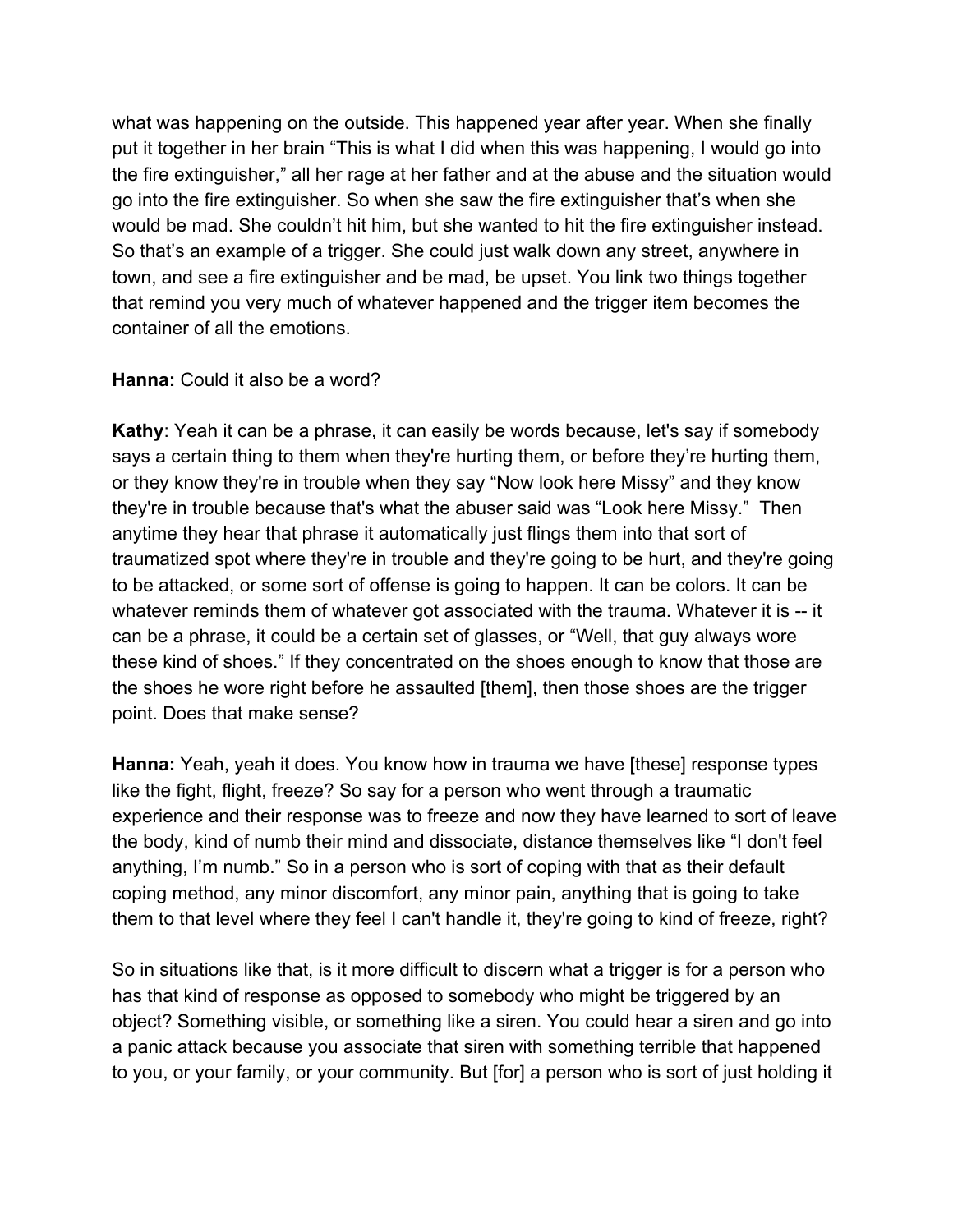all in, it's not visible, it's not discernible to anybody outside of that person. It becomes very difficult to really know what triggers them, right?

**Kathy:** It is, but they also need to sort out what the patterns are. Maybe it's related to abandonment, or something, like when people leave them, or when they feel alone. They will sort of know when they get hurt, when they need to distance. So some of it is just sort of becoming just that little bit aware of when do they need to disassociate more? Because at that point [in] time that's when something's happened, so they have to try to figure out what that was. It's just like patterns of being hurt. A lot of it is just sorting through the history, and as they talk, figuring out, or even just [thinking] about, or [writing] about it. Just finding those really tender points where the pain lies because that's where the triggers are going to be. So if it's abandonment, someone walking out of the room and shutting the door, that's why that hurts because maybe they were abandoned so many times. It can be an emotional thing that's a trigger. That's harder to see.

## [Musical intermission]

**Hanna:** The conundrum that I'm trying to really untangle is for people who are totally unaware [of their triggers], and at a place where you can't even get them to write a journal, you can't get them to draw, you can't, there's no motivation. All they feel is either rage and depression or just alternate emotions. Where is the entry point for a person like that? If they were to hear this program, where could they begin? How could they become more aware of when they begin to distance themselves from themselves?

**Kathy:** The range of the depression -- obviously these are big, powerful emotional states that are . . . like lids on top of crock pots, full of bubbling emotion, right? The depression just sort of sits on it and keeps it there. And the rage, it just starts bubbling every which way. So a lot of times when people show up like that with me I'll just keep asking "Why?" You have to find clever words and figure out "What makes that hurt?" and "Why are you hurting there?" and "What do you feel, when can you feel?" You have to try to listen to the person and listen really carefully to what they're saying to pick up the little clues to where the pain is. Then when I hear where the pain is, or if they can understand at all where their pain is, and then take another couple little steps there. Well, what happened there, or when did that first start, or what do you remember about when you felt [like this], when was the last time you felt happy? If you just swing it the other way. Or what do you remember about when you felt scared? Just try to wiggle it a little bit because that frozen stuff, that's not comfortable. That's not comfortable at all. So it's just like digging in there and finding a little bit where there's an opening. And for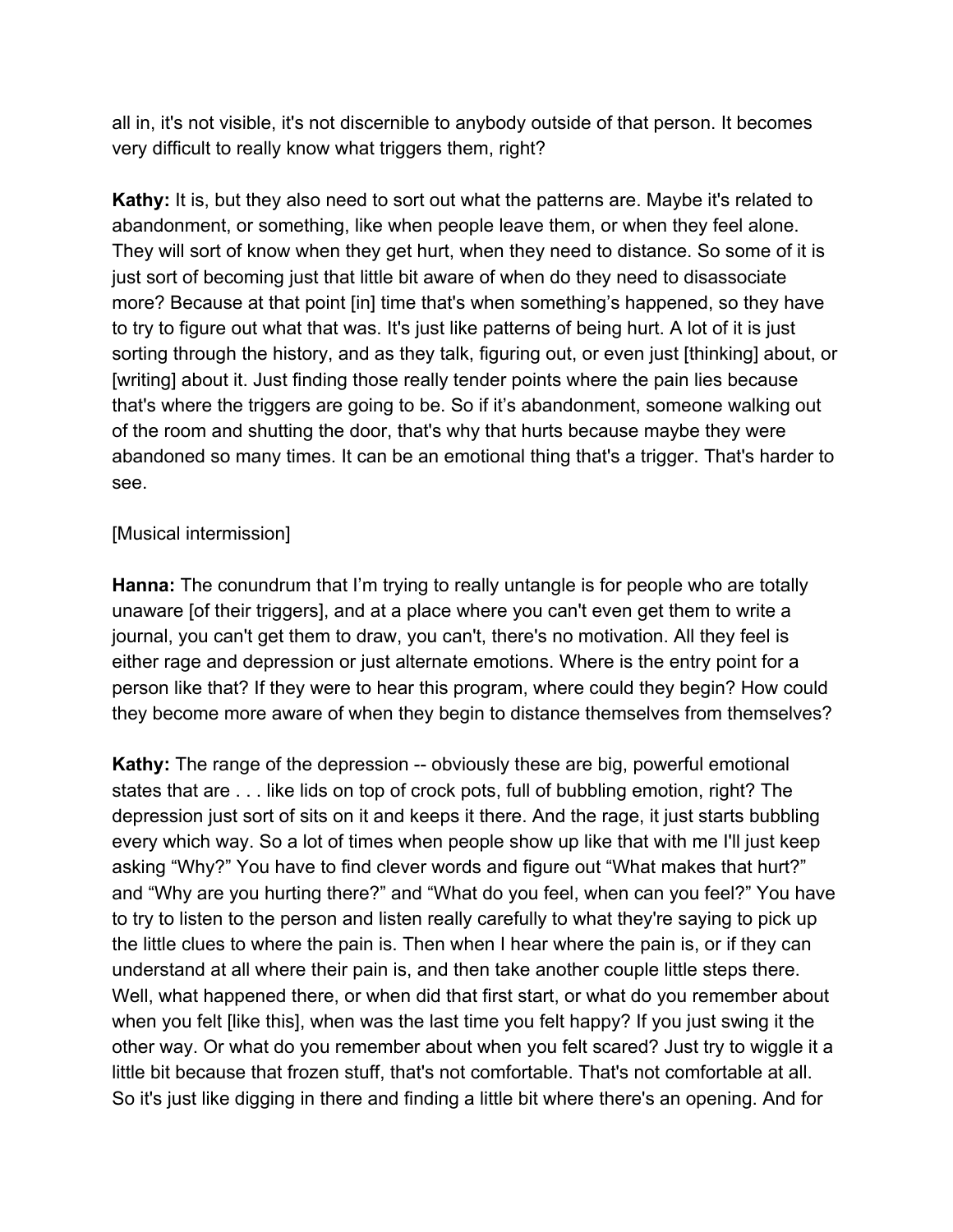the rage, the rage is always covering some pain. There's no doubt there's pain underneath that -- pain and fear and all that. There's others, there's other feelings, other emotions, and there's other bits. Because why was, why is someone raging? They're not raging because they're just raging.There's a reason why they're raging. There's something else behind that. So sometimes it's like asking "Well, when did that happen before? When was the first time? If you were mad about this incident here, who did that? Did your mom do that ? Did your brother do that? When did you see that in your childhood? I'm trying to try to help them to track it back to where maybe some of that pain started. So yes that's right, my dad did that, blah blah blah -- and as soon as you can sort of find that little crack in it where they can figure out that "Oh, what I'm doing now does relate to what happened to me," and then that sort of opens the door.

I just tend to ask a million questions! When I talk to people I just ask a lot of questions. "What happened here? What happened here? What does this remind you of?" Sometimes I'll just ask them "Well, what comes to mind? Just let it come out, and what is surfacing? Don't edit, don't edit, just tell me what is it that you're hearing, or what is it that [you're] feeling, and you can sometimes get places that way if they will allow it. They kind of have to allow it.

**Hanna:** Say I have rage. Then I asked myself -- "Why [am] I enraged? Why did I react like this? Where did that rage come [from]?" That is a fundamental aspect of my emotion that I need to understand. But then another part of me might come and say "Well, I'm just angry because someone just looked at me in such a way" or "I'm just angry because they just told me 'Why don't I go get a job?'" So I've reduced it to a very simple one-time incident. It completely covers the ongoing problem that I have. Do you see what I'm saying?

**Kathy:** So in every situation the person saying a message that gets interpreted in the mind as, "Well, I'm bad. They're mad at me because I'm bad, or I'm failing, or I'm not doing this, or I'm not doing that." Then you work on that concept. Is that actually what the problem is? Because if you don't believe that you're bad and failing, then you're not necessarily going to get angry at that kind of message. But if you believe that, then you might react to it in a different way.

**Hanna:** But what if the person is just reacting to the fact like I said, if I think of "Oh I'm mad because they told me to go get a job," or "I'm mad because they told me some random thing that they told me now," and yet I'm enraged, overall I'm enraged towards anybody, and yet I don't see it, I can't see it because I keep looking at only that particular incident that just triggered me. So I look at all the pieces, but I can't see the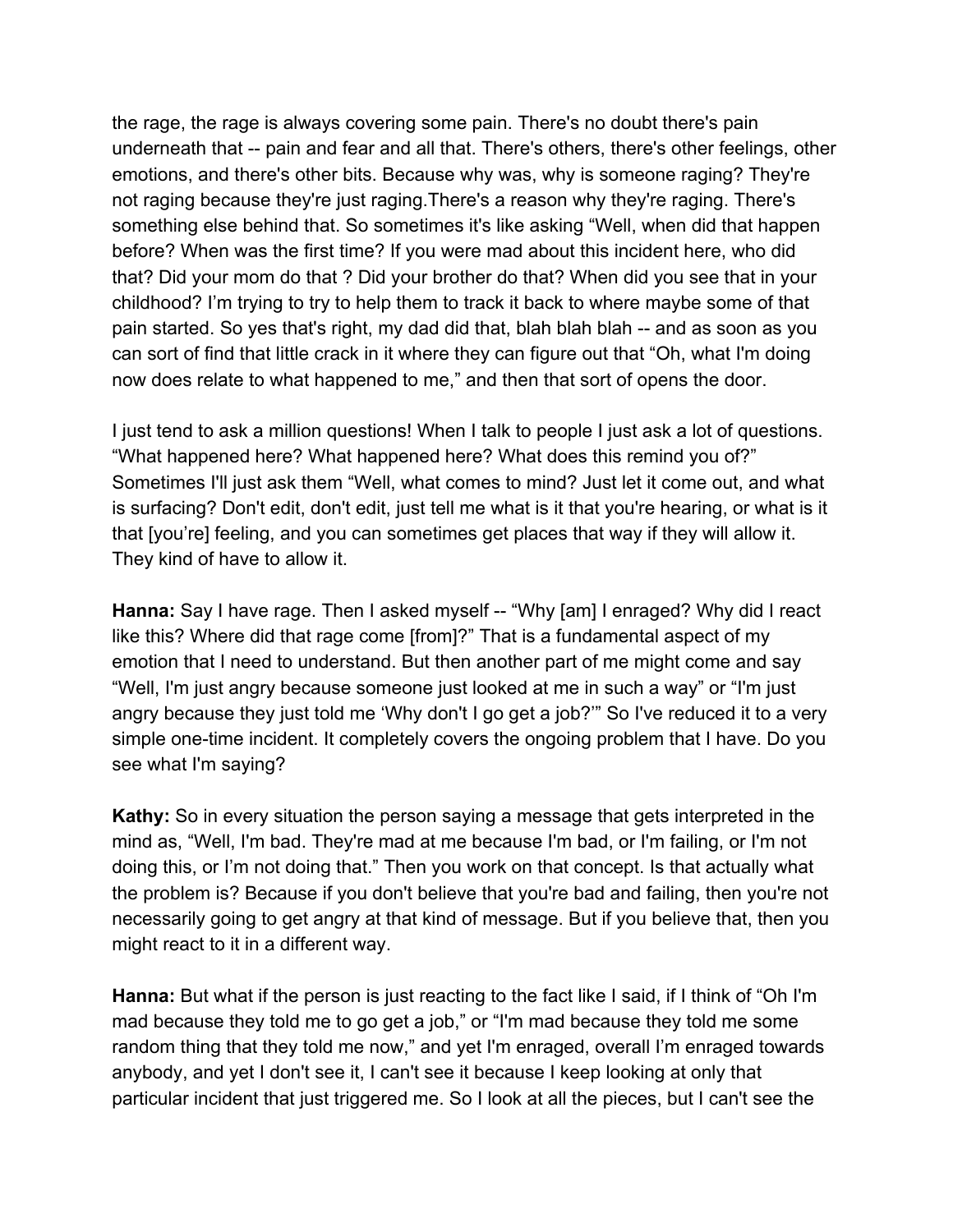whole picture. How could I find out what the initial reason for my rage could be? How do I get back there?

**Kathy:** If someone is really reacting to an incident to that level it's obviously picking a wound that's bigger than just that five-minute exchange. So what is the wound about? Why do they get so mad about whether they've got a job or not? What is the underlying message that means to them? What is the underlying feeling? Is that it? Did that trigger their shame? Did it trigger their fear? Did it trigger their self esteem? What is it that the question "you need to get a job,"[triggers], what is that hitting in that other person if they're going to get enraged about it? Had they already applied 100 places and frankly they just didn't get a job, even though they've applied 100 times? Is it their frustration? There's got to be something more to that because if they're reacting that big, what's it about? Does that make sense?

**Hanna:** It could be a sense of abandonment, instead of telling me what to do, why don't you do something for me instead? It could be any number of things. But you're right, they have to keep asking the question. They have to keep looking at what's behind each answer that they give to themselves. Even if I were to say "Okay, I got mad because they told me to get a job because it's none of their business," it couldn't end there ... why don't I think it's [any] of your business? I have to keep asking until I get to the point where is it about shame, like you said? Is it about being hurt in some way?

**Kathy:** It gets back to what it is in the person that it means to them. Because Joe Blow on the street can say whatever to me, but if it doesn't hit a tender spot of mine that I just can brush it off. But if he hits a tender spot of mine then I'm going to react bigger. So it digs down into well, why does that actually bother you? What is it about that statement? What does that mean to your heart? What does it mean to your soul? What does it mean to you for someone to say to you "Why don't you have a job?" What is it in those words that infuriates you? What is that about?

It's a lot of like going fishing and you're looking, and you're turning over rocks, and you're trying to figure out what it is, because it's going to be different for different people. What is it that [that] means? Maybe ultimately that means that they're such a failure as a person, or that they can't provide for their family, or that means they're bad, or it means something that they already believe about themselves, but they don't want it to be true, but it is true. A lot of times it gets around down into something like "Well, I believe I'm a failure and I don't want anyone pointing it out to me that I'm a failure." So then you work on, "Well, how do we turn that around so that you're not a failure?" It's about healing [you're] own wounds, so that when other people say something to you on